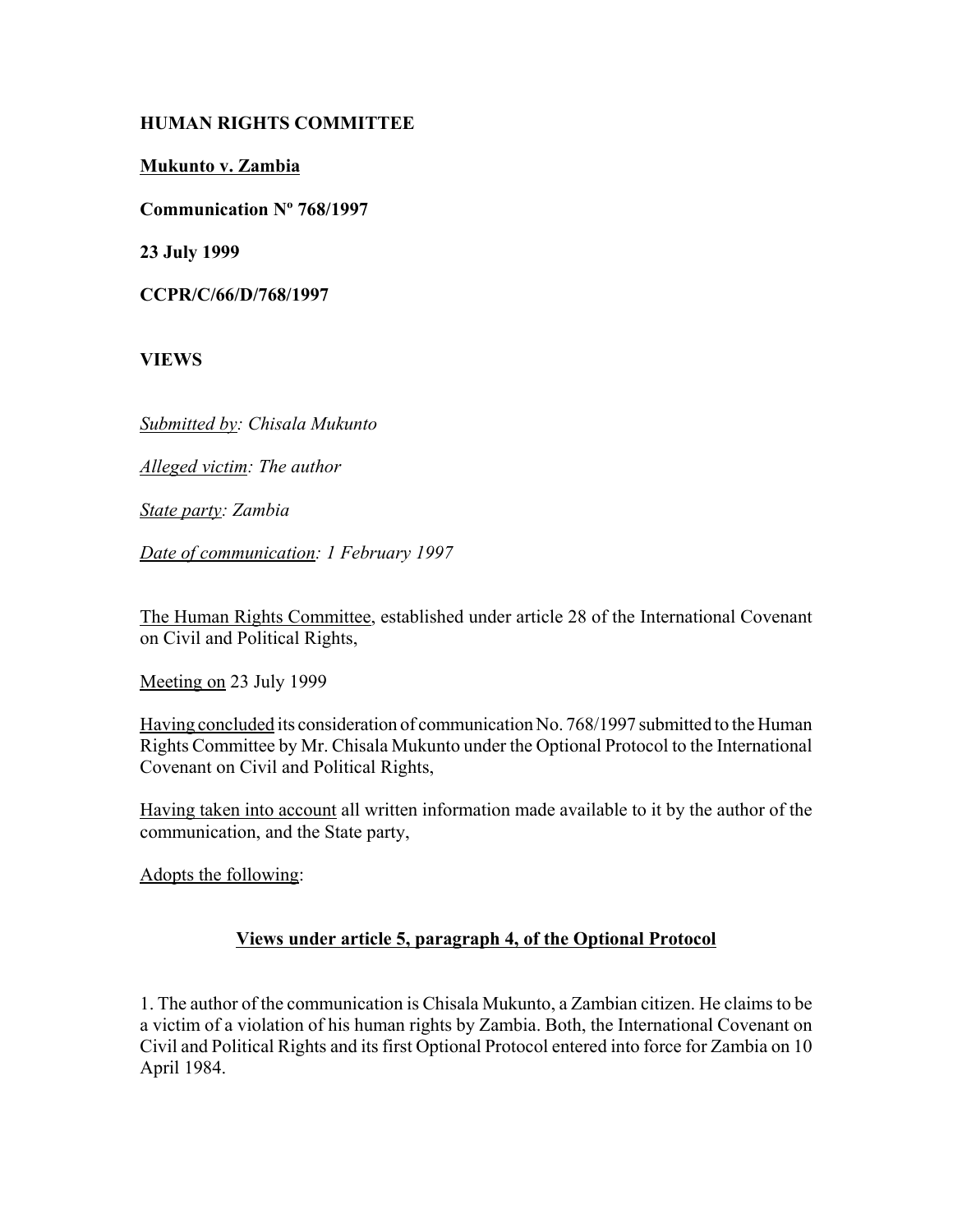## The facts as submitted by the author

2.1 The author, who was born on 20 March 1942, was arrested on 2 August 1979, and kept in detention until he was charged, in April 1980, with the publication, possession and distribution of seditious publications. He was acquitted by the Magistrate Court on 12 December 1980 but continued to be illegally detained until 24 June 1981, when his release was ordered by the High Court upon his application for habeas corpus.

2.2 In 1982, the author filed a petition for compensation for unlawful detention, ill-treatment and inhuman treatment.  $\frac{1}{1}$  The judge who was dealing with the case, died in 1986. The case was then transferred to another judge, who also died, in 1990, before delivering judgment. A hearing was scheduled to be heard on 31 July 1991 before a new judge. The author states that at the hearing, he was informed by the judge that he was not ready to proceed and that he would be informed about a date for a hearing. According to the author, he has never heard anything since.

# The complaint

3. The author contends that the State party, by denying him a hearing of his claim for compensation, continues its previous violation of articles 7, 9, 10, 14, 19 and 26.

### State party's submission and the author's comments there on:

4.1 By submission dated 9 April 1998, the State party contends that the circumstances under which the author claimed compensation for his illegal detention in 1979 have been superseded by his claim for compensation for the conditions of his second detention in 1987.

4.2 The State party further argues that "the non-delivery of judgement in the case at hand was not out of design but due to circumstances beyond the control of the State party, as already referred by the author, the Judge seized of the matter died before he could deliver judgment, which called for the relocation of the matter, this was done". It further points out that while the matter was still subjudice, the author was detained under a presidential detention order dated 24 February 1987 allegedly for harbouring an escapee from lawful custody.

4.3 The State party contends that the author brought out a constitutional petition to the High Court to obtain his liberty and damages (for his second detention of 1987). Since he was not totally successful in his petition he appealed the decision of the High Court to the Supreme Court. The State party relies on this decision of the Supreme Court to contend that there has been no breach of the Covenant in respect to the author's alleged ill-treatment while in detention. It further contends that since this judgment covers conditions of detention (1987) the author's claim for damages for the conditions of his detention in 1979 have been subsumed into the current case. The State party holds that due to its economic constraints it can not be held accountable for the conditions of detention the author suffered since these were common to all prisoners and the author was not specifically singled out.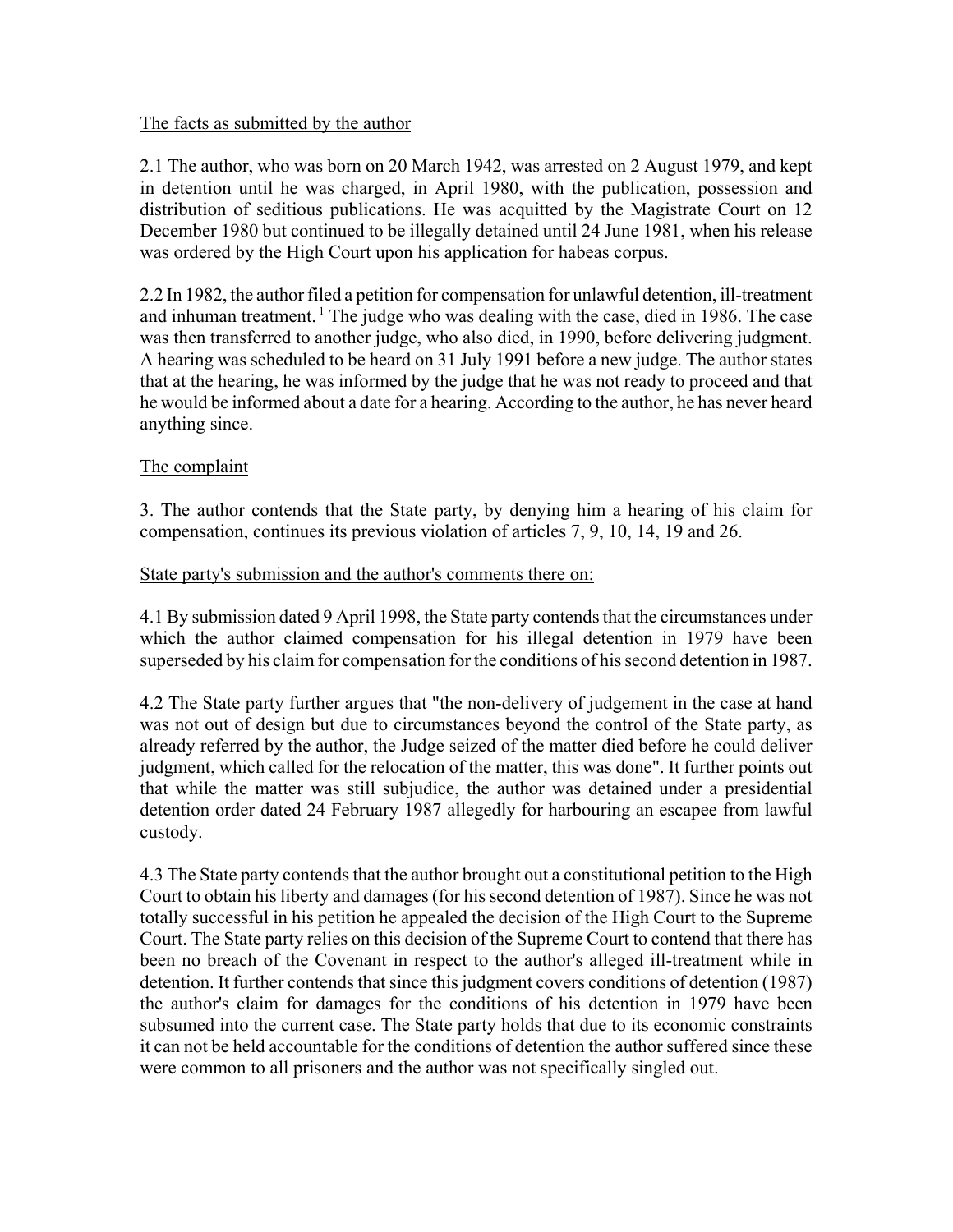5. The author in a letter dated 18 May 1998, contests the State party's attempt to confuse both cases, and reiterates his claim that his case for compensation for the illegal detention he suffered in 1979, has been unduly prolonged, consequently he has been denied access to court, in violation of article 14, paragraph 1, of the Covenant.

Issues and proceedings before the Committee:

6.1 Before considering any claim contained in a communication, the Human Rights Committee must, in accordance with rule 87 of its rules of procedure, decide whether or not it is admissible under the Optional Protocol to the Covenant.

6.2 The Committee has ascertained as required under article 5, paragraph 2 (a), of the Optional Protocol that the same matter is not being examined under another procedure of international investigation or settlement.

6.3 The Committee observes that the State party has not raised objections to the admissibility of the communication. Notwithstanding this, the Committee itself must verify if a communication complies with the admissibility criteria. In this respect and even though the State party has not raised the issue the Committee considers that it is precluded *ratione temporis* from considering the author's allegations in respect of the actual illegal detention from 1979 to 1981, since the Covenant only came into force for Zambia on 10 April 1984. Consequently, the claim under articles 7, 9, 10, 19 and 26 of the Covenant are inadmissible. The Committee decides that the rest of the case is admissible and proceeds, without further delay, to an examination of the substance of the author's claims, in the light of all the information made available to it by the parties, as required by article 5, paragraph 1, of the Optional Protocol.

6.4 With regard to the author's claim that he has been denied access to court to claim compensation for the illegal detention he suffered in 1979, the Committee notes that the author filed a complaint for compensation before the Supreme Court in 1982 and 1985.<sup>2</sup> The author's claim relates to his rights and obligations in a suit at law and therefore falls within the ambit of article 14, paragraph 1, of the Covenant. It is now 1999 and the author's case still has not been adjudicated on. Neither the author's claim nor the facts of the case have been refuted by the State party, which instead has put forward reasons for the non payment of compensation for the detention the author suffered in 1987 including alleged economic difficulties to provide adequate conditions to all detained persons. It is the Committee's reiterated jurisprudence that the rights set forth in the Covenant constitute minimum standards which all States parties have agreed to observe.<sup>3</sup> In this respect, the Committee considers that the author's rights under article 14 of the Covenant have not been respected.

7. The Human Rights Committee, acting under article 5, paragraph 4, of the Optional Protocol to the International Covenant on Civil and Political Rights, is of the view that the facts before it disclose a violation of article 14, paragraph 1, of the Covenant.

8. In accordance with article 2, paragraph 3 (a), of the Covenant, the State party is under an obligation to provide Mr. Mukunto with an effective remedy, entailing compensation for the